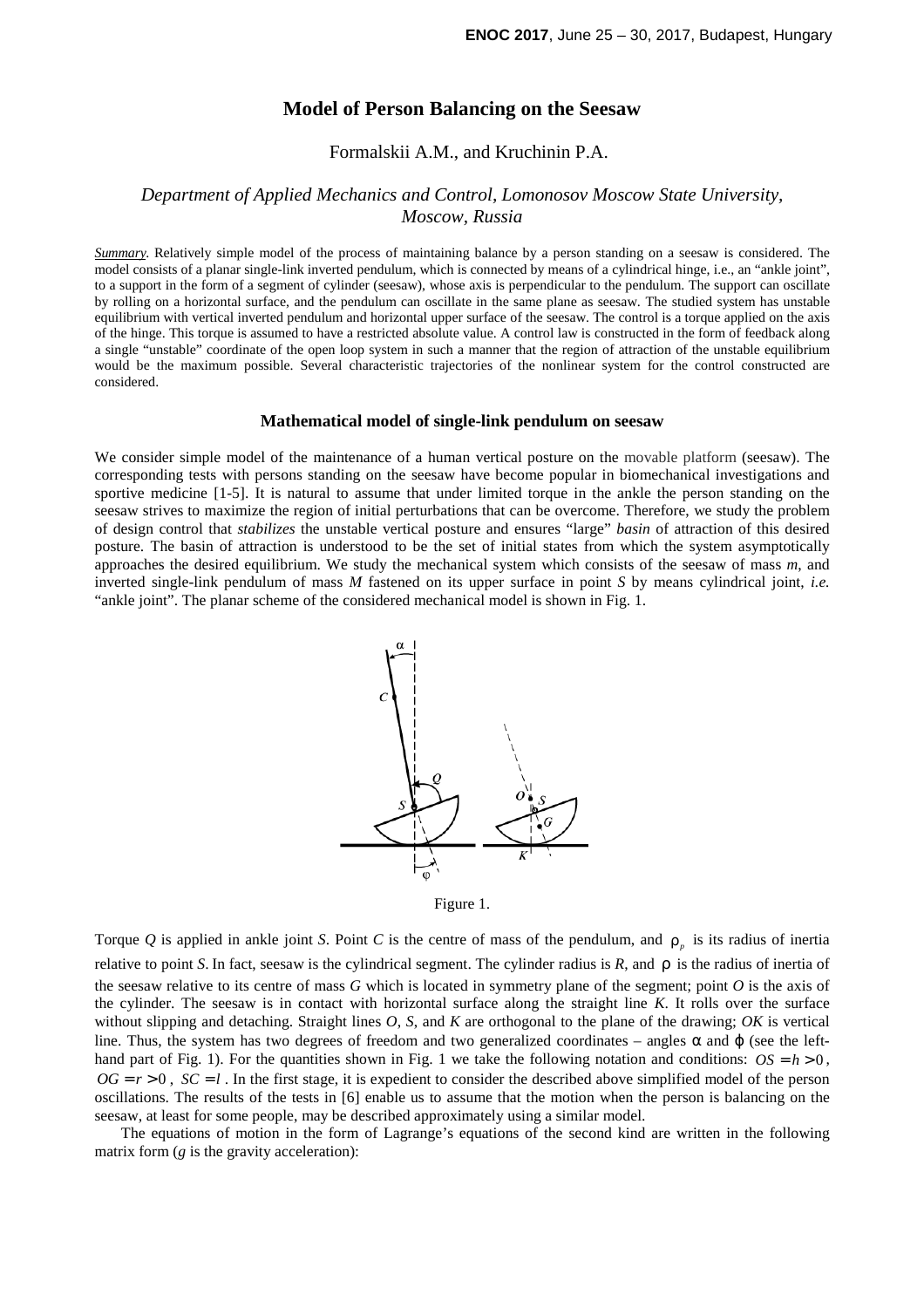$$
A(q)\ddot{q} + F(q)\dot{q}^2 + C\sin q = DQ, \quad q = \left\| \begin{matrix} \alpha \\ \varphi \end{matrix} \right\|, \quad \dot{q}^2 = \left\| \begin{matrix} \dot{\alpha}^2 \\ \dot{\varphi}^2 \end{matrix} \right\|, \quad \sin q = \left\| \begin{matrix} \sin \alpha \\ \sin \varphi \end{matrix} \right\| \tag{1.1}
$$

Here

$$
A(q) = \begin{vmatrix} M\rho_p^2 & Ml \big[ R\cos\alpha - h\cos(\varphi - \alpha) \big] \\ Ml \big[ R\cos\alpha - h\cos(\varphi - \alpha) \big] & M \big( R^2 + h^2 - 2Rh\cos\varphi \big) + m\big( \rho^2 + R^2 + r^2 - 2Rr\cos\varphi \big) \end{vmatrix},
$$
  

$$
F(q) = \begin{vmatrix} 0 & Mlh\sin(\varphi - \alpha) \\ -Ml \big[ R\sin\alpha + h\sin(\varphi - \alpha) \big] & (Mh + mr)R\sin\varphi \end{vmatrix}, \quad C = \begin{vmatrix} -Mgl & 0 \\ 0 & (Mh + mr)g \end{vmatrix}, \quad D = \begin{vmatrix} 1 \\ -1 \end{vmatrix}
$$

Motion equation (1.1) is written in matrix form in analogy to the equation describing in [7] the motion of an anthropomorphic mechanism.

It is obviously that if applied in the joint *S* torque  $Q = 0$ , then system (1.1) has the equilibrium position

$$
q = \dot{q} = 0 \left( \alpha = \varphi = \dot{\alpha} = \dot{\varphi} = 0 \right) \tag{1.2}
$$

and this position is unstable.

### **Linearized dimensionless equations of motion, characteristic equation**

Linearizing matrix equation  $(1.1)$  in the vicinity of the unstable equilibrium  $(1.2)$ , we obtain

$$
A_0 \ddot{q} + Cq = DQ \,, \quad A_0 = \begin{vmatrix} M \rho_p^2 & M l (R - h) \\ M l (R - h) & m (R - r)^2 + M (R - h)^2 + m \rho^2 \end{vmatrix} \tag{2.1}
$$

Introduce dimensionless time τ according to expression

$$
\tau = t \sqrt{g/(R - h)}
$$
 (2.2)

Using prime ′ to denote the differentiation of the variables with respect to dimensionless time (2.2), we write the linearized matrix equation (2.1) in the form

$$
A_d q'' + C_d q = Du, \quad A_d = \begin{vmatrix} a & 1 \\ 1 & b \end{vmatrix}, \quad C_d = \begin{vmatrix} -1 & 0 \\ 0 & c \end{vmatrix}
$$
 (2.3)

Here

$$
a = \frac{\rho_p^2}{(R - h)l}, \quad b = \frac{m(R - r)^2 + M(R - h)^2 + m\rho^2}{Ml(R - h)}, \quad c = \frac{Mh + mr}{Ml}, \quad u = \frac{Q}{Mgl}
$$
(2.4)

Values *a*, *b*, and *c* are dimensionless parameters of the system, *u* is dimensionless control torque. It follows from expressions (2.4) that parameters *a* and *b* are positive, since  $R > h$ . Also parameter *c* is positive, since  $h > 0$  and  $r > 0$ .

The characteristic equation of system  $(2.3)$  (with  $u = 0$ ) has the form

$$
\sum_{n=0}^{4} e_n \lambda^{4-n} = 0, \quad e_0 = ab - 1, \quad e_1 = 0, \quad e_2 = ac - b, \quad e_3 = 0, \quad e_4 = -c \tag{2.5}
$$

Let us prove that coefficient for the highest power of characteristic Eq.  $(2.5)$  is positive, i.e.,

$$
e_0 = ab - 1 > 0 \tag{2.6}
$$

Inequality (2.6) is equivalent to the following inequality written in the original (dimensional) parameters: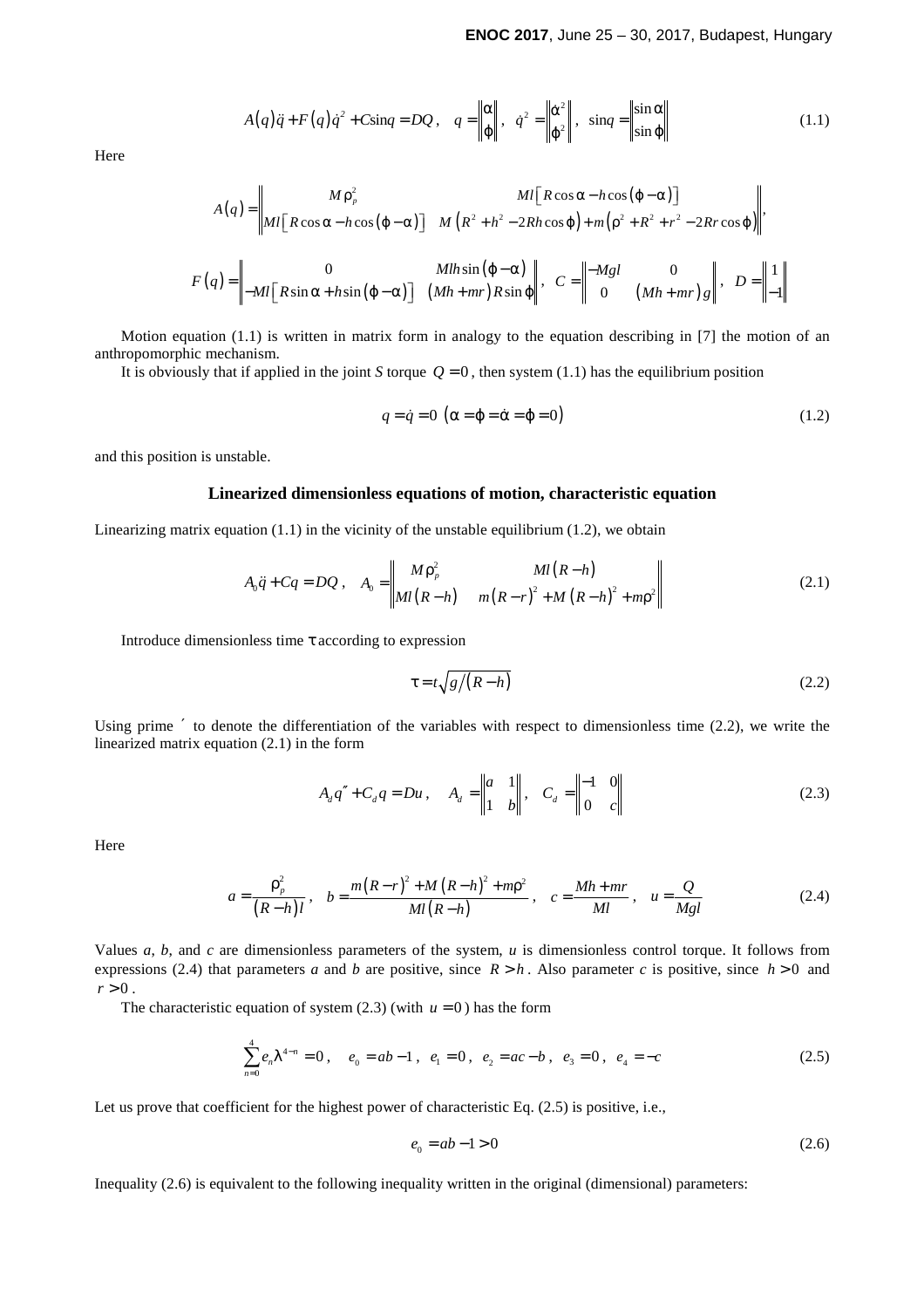$$
\rho_p^2 \left[ m(R - r)^2 + M (R - h)^2 + m \rho^2 \right] - M l^2 (R - h)^2 > 0 \tag{2.7}
$$

Recall that ρ*<sup>p</sup>* is the radius of inertia of the pendulum relative to its fulcrum *S*, and *l* is the distance from fulcrum *S* to the centre of mass *C* of the pendulum; therefore,

$$
\rho_p > l \tag{2.8}
$$

Under this condition (2.8) inequality (2.7) holds, and inequality (2.6) consequently also holds.

Characteristic equation (2.5) is biquadratic one:

$$
e_0 \lambda^4 + e_2 \lambda^2 + e_4 = 0 \tag{2.9}
$$

Equation (2.9) has one positive root  $\lambda_1 > 0$ , one negative –  $\lambda_2 < 0$ , and two imaginary roots  $\lambda_3$ ,  $\lambda_4 = \pm i\omega$ , because  $e_0 > 0$  and  $e_4 < 0$ . Besides,  $\lambda_1 = -\lambda_2$ . The spectrum of the system is symmetrical relative to the both axes of the coordinates in the complex plane. And it is naturally because our system is conservative one.

### **Controllability of the system**

To analyze the controllability of system (2.1) (or (2.3)) in Kalman sense we use Hautus criterion [8-10] for secondorder systems. In accordance with this criterion, system (2.3) is fully controllable, if and only if the following equality holds for all the eigenvalues  $\lambda$  of this system:

$$
\text{rank}\left\|A_d\lambda^2 + C_d, \quad D\right\| = 2\tag{3.1}
$$

For matrices  $A_d$ ,  $C_d$  and *D* relation (3.1) takes the following form:

$$
\operatorname{rank} \begin{vmatrix} a\lambda^2 - 1 & \lambda^2 & 1 \\ \lambda^2 & b\lambda^2 + c & -1 \end{vmatrix} = 2
$$
 (3.2)

Since the eigenvalues  $\lambda$  of the system satisfy characteristic equation (2.9), for controllability it is necessary and sufficient that for each eigenvalue of the system, at least one of the two matrices

$$
\begin{vmatrix} a\lambda^2 - 1 & 1 \\ \lambda^2 & -1 \end{vmatrix} \quad \text{or} \quad \begin{vmatrix} \lambda^2 & 1 \\ b\lambda^2 + c & -1 \end{vmatrix}
$$
 (3.3)

appearing from relation (3.2) would have full rank. This requirement is not satisfied if the determinants of both matrices in (3.3) vanish simultaneously when at least one of the roots of Eq. (2.9) is substituted into them. In other words, this requirement is not satisfied if the system relative to  $\lambda$  considered, which is composed of Eq. (2.9), and equations

$$
(a+1)\lambda^2 = 1, \quad (b+1)\lambda^2 = -c \tag{3.4}
$$

has at least one solution. From equations (3.4), after  $\lambda^2$  is eliminated from them, we obtain the equality  $(a+1)c+b+1=0$ , but it cannot be satisfied, because *a*, *b* and *c* are positive values. Therefore, the system of equations (2.9) and (3.4) does not have any solutions. Thus, system (2.3) is fully Kalman-controllable.

#### **Torque of the viscous friction forces**

Let us represent torque  $Q$  as a sum of control torque  $Q<sub>u</sub>$  developed by the drive and the torque of the acting in the ankle *S* viscous friction forces with coefficient  $k > 0$ :

$$
Q = Q_a - k(\dot{\alpha} - \dot{\phi}) \tag{4.1}
$$

Using this last expression, equation (1.1) can be rewritten as follows: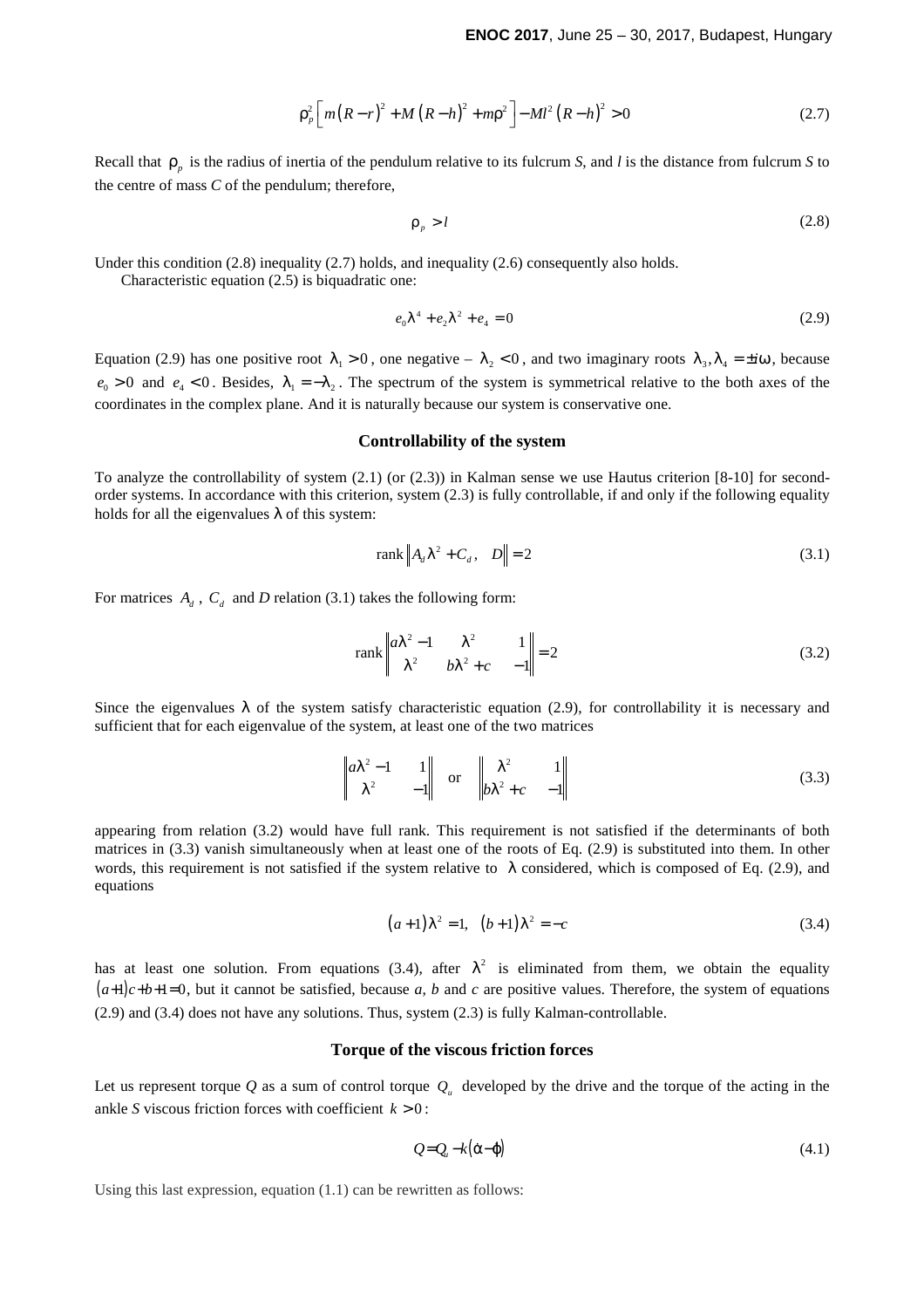$$
A(q)\ddot{q} + B\dot{q} + F(q)\dot{q}^2 + C\sin q = DQ_u, \quad B = ||b_{ij}|| (i, j = 1, 2), \quad b_{11} = b_{22} = k, \quad b_{12} = b_{21} = -k
$$
 (4.2)

Below we consider the motion of system (4.2) under admissible control torque  $Q_u \in PC$  that is restricted in absolute value:

$$
\left|Q_u(t)\right| \leq Q_u^0 \quad \left(Q_u^0 = const\right) \tag{4.3}
$$

It is obviously that if torque  $Q_u = 0$ , then system (4.2) (as system (1.1)) has unstable equilibrium position (1.2). Linearizing equation  $(4.2)$  in the vicinity of the unstable equilibrium position  $(1.2)$ , we obtain

$$
A_0 \ddot{q} + B \dot{q} + Cq = DQ_u \tag{4.4}
$$

 System (4.4) is Kalman-controllable as system (2.3) because the torque of the viscous friction forces is applied in the same ankle-joint as the control torque developed by the drive (see expression (4.1)).

Introducing dimensionless time  $\tau$  according to formula (2.2) we come to the equation

$$
A_d q'' + \chi B_d q' + C_d q = Du, \qquad B_d = \begin{vmatrix} 1 & -1 \\ -1 & 1 \end{vmatrix}
$$
 (4.5)

with the same matrices  $A_d$ ,  $C_d$  as in expressions (2.3) and the same dimensionless parameters *a*, *b*, and *c* as in expressions (2.4). But in equation (4.5) (see inequality (4.3))

$$
\chi = \frac{k}{Mgl}, \quad u = \frac{Q_u}{Mgl} \quad \left( |u(\tau)| \le u^0, \ u^0 = \frac{Q_u^0}{Mgl} = const \right) \tag{4.6}
$$

Here value  $\gamma > 0$  is dimensionless coefficient of viscous friction, *u* is dimensionless control action developed by the drive.

The characteristic equation of system (4.5) (for  $u = 0$ ) is described by expression (2.5) with the same coefficients  $e_0$ ,  $e_2$ ,  $e_4$ , but with

$$
e_1 = \chi(a+b+2\chi), \quad e_3 = \chi(c-1) \tag{4.7}
$$

We will examine the issue of the number of roots of Eq.  $(2.5)$  (see also coefficients  $(4.7)$ ) that have a positive real part when there is friction in hinge *S*. In accordance with the Routh–Hurwitz criterion [11] the number of roots of algebraic equation (2.5) with a positive real part is equal to the number of sign changes along the sequence

$$
G_0, G_1, G_1G_2, G_2G_3, e_4 \t\t(4.8)
$$

where

$$
G_0 = e_0 > 0, \quad G_1 = e_1 > 0, \quad G_2 = \begin{vmatrix} e_1 & e_0 \\ e_3 & e_2 \end{vmatrix}, \quad G_3 = \begin{vmatrix} e_1 & e_0 & 0 \\ e_3 & e_2 & e_1 \\ 0 & e_4 & e_3 \end{vmatrix}, \quad e_4 = -c < 0
$$

We evaluate determinant  $G_2$ :

$$
G_2 = e_1 e_2 - e_0 e_3 = \chi \left[ \left( a + b + 2\chi \right) \left( ac - b \right) + \left( ab - 1 \right) \left( 1 - c \right) \right] \tag{4.9}
$$

If the distance  $l = SC$  is sufficiently large, then inequalities  $c < 1$  and  $ac - b > 0$  hold. The latter inequality follows from expressions  $(2.4)$  and inequality  $(2.8)$ . When these conditions and condition  $(2.6)$  are satisfied, then, as follows from expression (4.9),  $G_2 > 0$ . Then  $G_1 G_2 > 0$ . Now in sequence (4.8) there is exactly one sign change, regardless of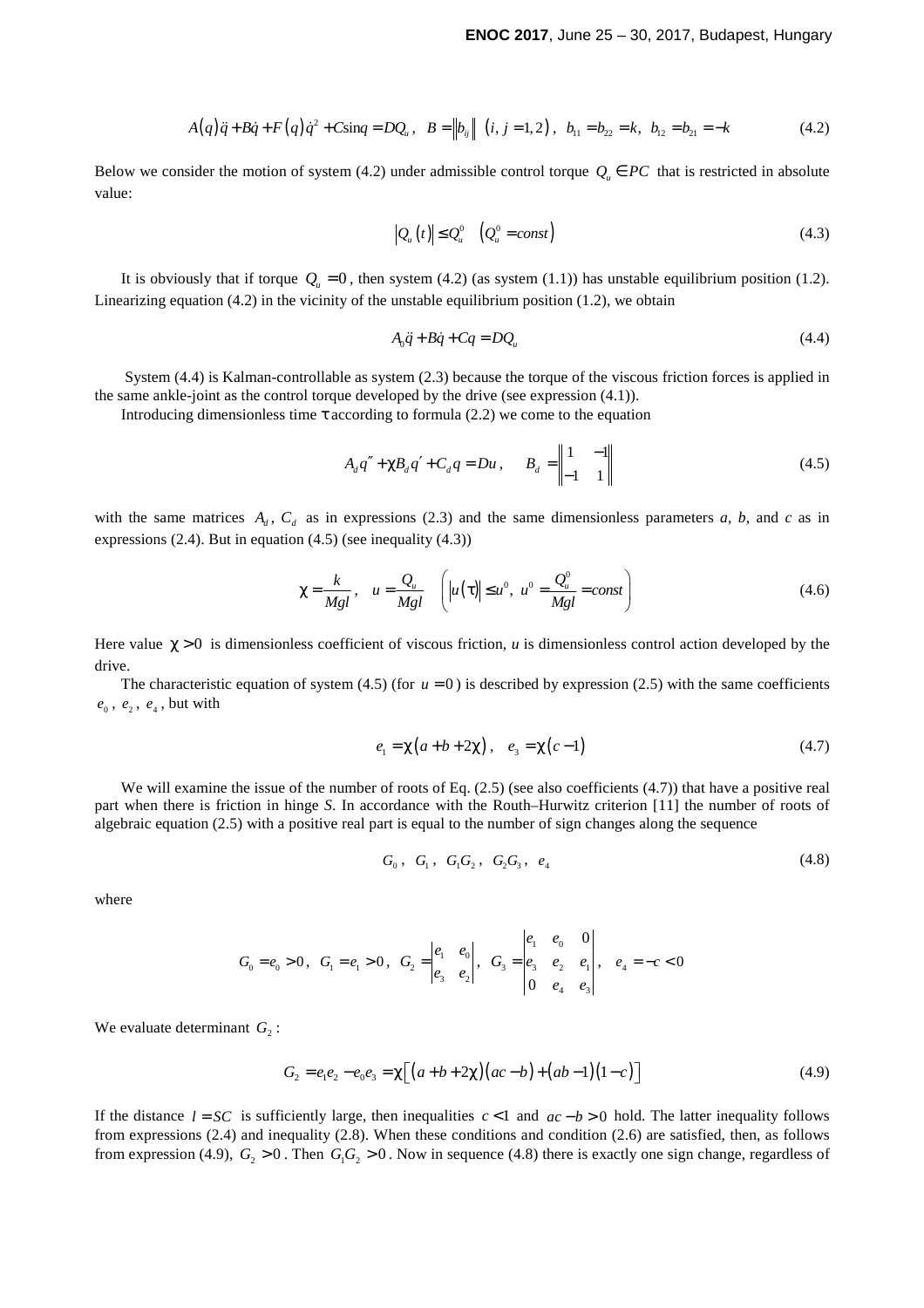the sign of  $G_3$ . In this case, Eq. (2.5) has only one root  $\lambda_1$  located in the right half-plane of the complex plane. This root  $\lambda_1$  is real one of course.

### **Design of the stabilization algorithm with large basin of attraction**

On the basis of the model adopted, we will consider the problem of stabilizing small oscillations of a single-link inverted pendulum mounted on the seesaw. Let for  $u = 0$  and  $\chi > 0$  system (4.5) has a single eigenvalue  $\lambda_1$ , which is located in the *right half-plane* of the complex plane, while all of its other eigenvalues lie in the *left half-plane*. For such a system we want to construct a control, which stabilizes the unstable vertical position of the inverted pendulum and the horizontal position of the seesaw platform with the maximum basin of attraction. In other words, we want to stabilize the unstable equilibrium (1.2) with maximal as possible basin of attraction. Here the basin of attraction is understood to be the set of initial states from which the system asymptotically approaches the origin of coordinates. One of the natural problems of a person standing on a seesaw is to return to a state of balance when there are "large" deviations from it. In other words, it is natural to assume that the person strives to maximize the region of initial perturbations that can be overcome. To solve the formulated above problem we will use the method previously described in [12].

We write system  $(4.5)$  in the Cauchy form, i.e., in the form of the system of first-order equations

$$
\mathbf{x}' = \Phi \mathbf{x} + H u \; ; \; \mathbf{x} = \begin{Vmatrix} \mathbf{q} \\ \mathbf{q}' \end{Vmatrix}, \; \Phi = \begin{Vmatrix} 0 & I \\ -A_u^{-I} C_u & -\chi A_u^{-I} B_u \end{Vmatrix}, \; H = \begin{Vmatrix} 0 \\ A_u^{-I} D \end{Vmatrix} \tag{5.1}
$$

Here *I* is the unit matrix. Equilibrium state (1.2) is described in the new variables by the relation

$$
x \equiv 0 \tag{5.2}
$$

We reduce system  $(5.1)$  to Jordan variables using the non-degenerate transformation

$$
y = Tx \tag{5.3}
$$

and isolate the equation which corresponds to the positive eigenvalue  $\lambda_1$  from it. This equation describes the behaviour of an "unstable" (in the absence of the control,  $u = 0$ ) Jordan variable, which we will denote by  $y_1$ :

$$
y_1' = \lambda_1 y_1 + pu \tag{5.4}
$$

In Eq. (5.4)  $p \neq 0$ , since the original system is completely controllable in the Kalman sense. By choosing the sign of the variable  $y_1$  we can ensure satisfaction of the inequality  $p > 0$ .

We will assign the control  $u$  in the form of linear feedback along the unstable coordinate  $y_1$ :

$$
u = -\gamma y_1 \tag{5.5}
$$

When  $\gamma > \lambda_1/p$ , control (5.5) ensures asymptotic stability of the trivial solution  $y_1 = 0$  of Eq. (5.4) and consequently of solution  $(5.2)$  of the entire system  $(5.1)$ , since it does not alter ("does not shift") the remaining three eigenvalues of this system, which have negative real parts.

Under restriction  $|u| \le u^0$  (see (4.6)) linear control (5.5) takes the form of linear feedback control with saturation:

$$
u = \begin{cases} -u^0 & \text{when } \gamma y_1 \le -u^0 \\ -\gamma y_1 & \text{when } \gamma |y_1| \le u^0, \\ u^0 & \text{when } \gamma y_1 \ge u^0 \end{cases} \qquad \gamma > \lambda_1 / p \tag{5.6}
$$

Control (5.6) guarantees the maximum possible basin of attraction for the trivial solution  $y_1 = 0$  of Eq. (5.4), as well as for solution (5.2) of the entire system (5.1). The prove of this assertion is described in [12]. This basin is described in Jordan variables by the inequality

$$
|y_1| < \frac{u^0 p}{\lambda_1} \tag{5.7}
$$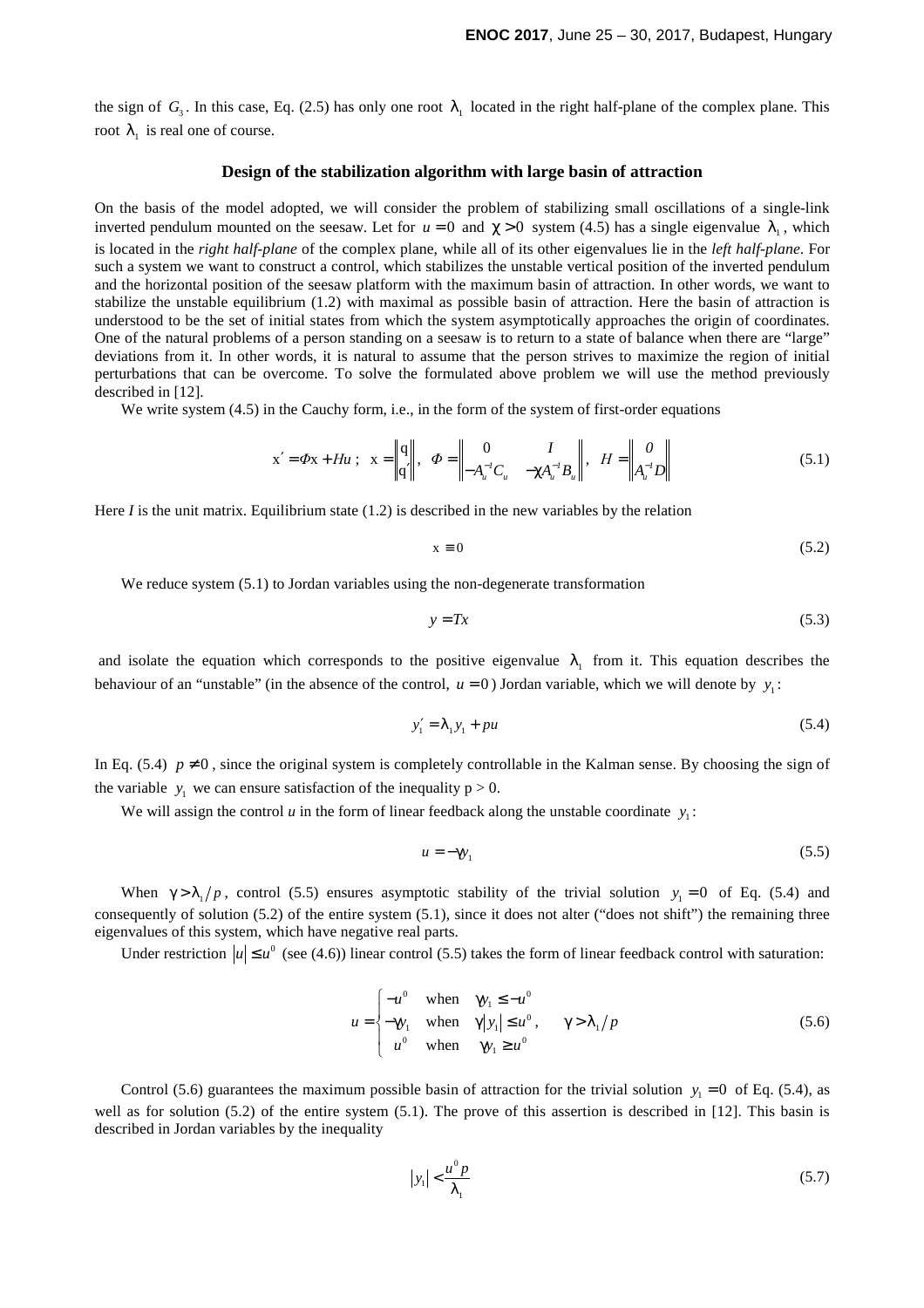Jordan variable  $y_1$  is linear combination of phase variables α,  $\varphi$ ,  $\dot{\alpha}$ ,  $\dot{\varphi}$ . Consequently control (5.6) depends on these four original variables.

In dimensional variables control (5.6) has the form

$$
Q_u = \begin{cases} -Q_u^0 & \text{when } Q_u^* \le -Q_u^0 \\ Q_u^* & \text{when } |Q_u^*| \le Q_u^0 \\ Q_u^0 & \text{when } Q_u^* \ge Q_u^0 \end{cases}
$$
 (5.8)

Here

$$
Q_u^* = -\gamma M g l \left[ T_{11} \alpha + T_{12} \varphi + \sqrt{\frac{R - h}{g}} \left( T_{13} \dot{\alpha} + T_{14} \dot{\varphi} \right) \right], \qquad \gamma > \lambda_1 / p \tag{5.9}
$$

and  $T_{1j}$  ( $j = 1, 2, 3, 4$ ) are the components in the first row of transformation matrix *T* (see expression (5.3)); this row corresponds to the variable y<sub>1</sub>. Basin of attraction (5.7) is described in the original dimensional variables of state by the inequality

$$
\left| T_{11}\alpha + T_{12}\varphi + \sqrt{\frac{R-h}{g}} \left( T_{13}\dot{\alpha} + T_{14}\dot{\varphi} \right) \right| < \frac{Q_u^0 p}{Mgl\lambda_1} \tag{5.10}
$$

and has the form of a hyperlayer in the four-dimensional space of the phase variables  $\alpha$ ,  $\varphi$ ,  $\dot{\alpha}$  and  $\dot{\varphi}$ . When  $T_{ij} \neq 0$  $(j = 1, 2, 3, 4)$ , this hyperlayer intersects the coordinate axes at the values of the phase coordinates

$$
\alpha_{_{\rm sup}}=\pm \frac{Q^0_u p}{M g l \lambda_1 T_{_{11}}}\,,~~\mathfrak{\phi}_{_{\rm sup}}=\pm \frac{Q^0_u p}{M g l \lambda_1 T_{_{12}}}\,,~~\dot{\alpha}_{_{\rm sup}}=\pm \sqrt{\frac{g}{R-h}}\,\frac{Q^0_u p}{M g l \lambda_1 T_{_{13}}}\,,~~\dot{\phi}_{_{\rm sup}}=\pm \sqrt{\frac{g}{R-h}}\,\frac{Q^0_u p}{M g l \lambda_1 T_{_{14}}}
$$

#### **Trajectories of motion**

We take the following values of the parameters of the system:

$$
M = 106 \text{ kg}, \quad m = 2.2 \text{ kg}, \quad l = 0.9 \text{ m}, \quad R = 0.45 \text{ m}, \quad h = 0.38 \text{ m}, \quad r = 0.41 \text{ m}, \quad \rho = 0.12 \text{ m}, \quad Q_u^0 = 49 \text{ N} \cdot \text{m}
$$

These parameters correspond approximately to a man of normal constitution above average age. The radius of inertia  $p_n = 1.04$  *m* was calculated for a homogeneous thin rod of length 2*l*. The roots of characteristic equation (2.5) are equal to  $\pm 0.23$  and  $\pm 4.25i$ , when  $k = 0$  ( $\chi = 0$ ) and to  $-1.5 \pm 3.9i$ , to  $-0.24$ , and 0.23, when  $k = 5 N \cdot m \cdot s$  $(\chi = 0.06)$ , i.e.,  $\lambda_1 = 0.23$ .

In Fig. 2, we present for  $k = 5 N \cdot m \cdot s$  the characteristic trajectories of the motion of our systems.

The shown in Fig. 2 trajectories were obtained as a result of numerical integration of complete nonlinear equations (4.2) and of linear equations (4.4) under initial conditions that are close to the boundaries of basin of attraction (5.10). The control was chosen in form (5.8), (5.9) with  $\gamma = 3\lambda_1/2p$  ( $p = 0.21$ ). The initial conditions were chosen so that the angle of deviation  $\alpha$  from the equilibrium position  $\alpha = 0$  would be equal to 98% of the value of  $|\alpha_{\text{sup}}|$  and the angle of inclination of the seesaw  $\varphi$  and both angular velocities  $\dot{\alpha}$  and  $\dot{\varphi}$  would be equal to zero.

The upper and middle parts of Fig. 2 show the time dependences of the angle of deviation  $\alpha$  of the pendulum from the vertical and the angle of rotation  $\varphi$  of the platform. The lower part of Fig. 2 shows the time dependence of the control torque  $Q_u$ . The solid lines show the results of the numerical solution of linearized system (4.4), and the dashed lines show the results of the solution of nonlinear system (4.2). Under the selected initial conditions, the trajectories of the nonlinear system (4.2) are close to the trajectories of the linear system (4.4) and both tend asymptotically to the equilibrium posture. According to the graphs presented, in the case considered the motion breaks down into two stages: in the first stage, torque  $Q_u$  takes the minimum possible value  $-Q_u^0$ , and the system moves near the equilibrium  $q_e$ , which satisfies the relation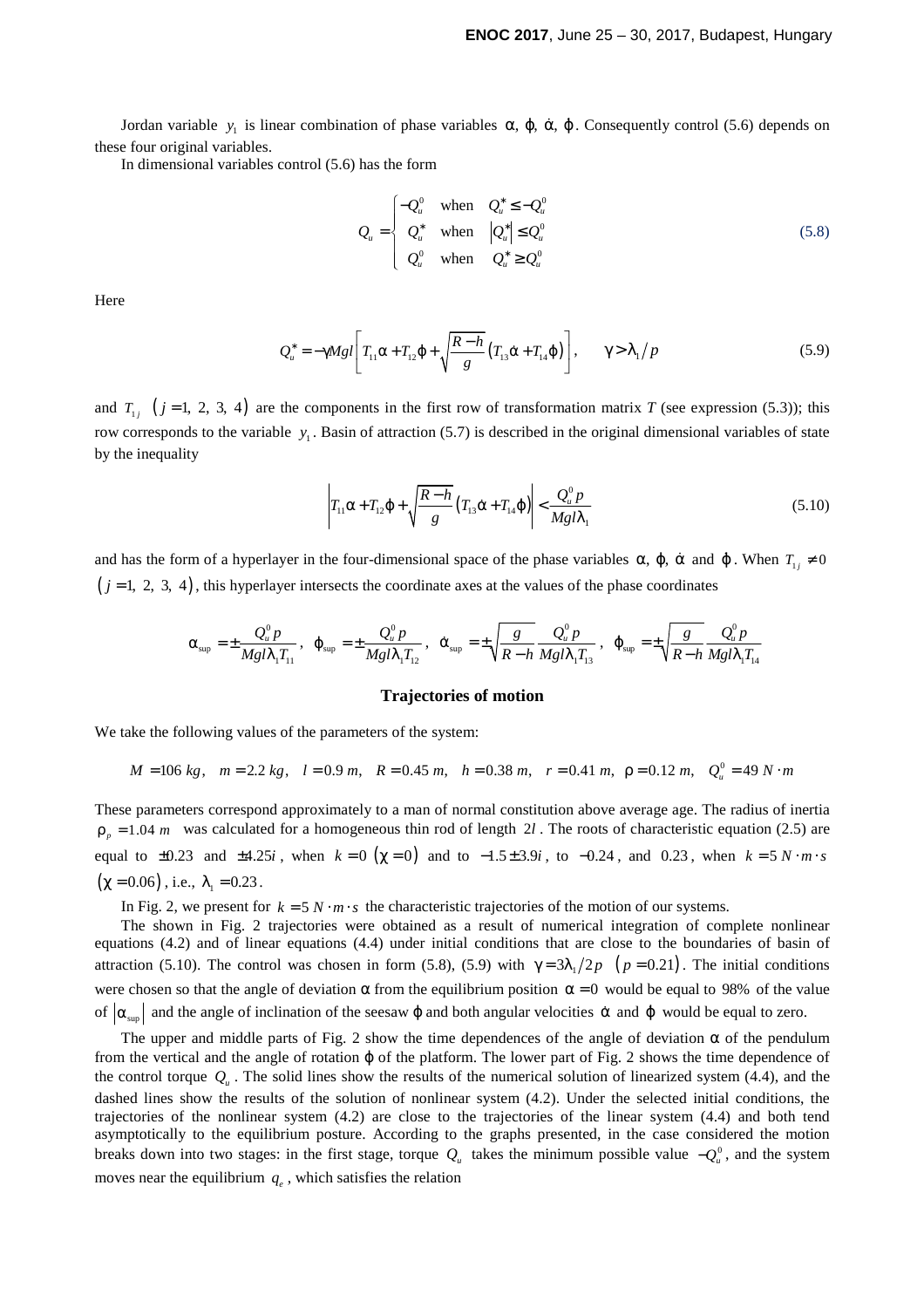$$
C\sin q_e = -DQ_u^0
$$

In this stage of the motion, the pendulum deviates by an angle close to the value

$$
\alpha_e = \arcsin \frac{Q_u^0}{Mgl} \approx 0.052
$$

and the seesaw turns "rapidly" through an angle close to the value

$$
\varphi_e = \arcsin \frac{Q_u^0}{(Mh + mr)g} \approx 0.12
$$

After this, the pendulum and the seesaw perform oscillations in the vicinity of these "intermediate" equilibrium. When the coefficient of friction is large, the oscillations decay rapidly in this stage. In the second stage, the system tends to the assigned equilibrium  $q = 0$ . The torque  $Q_u$ , following the variable  $y_1$ , asymptotically tends to zero.



At small values of the viscosity coefficient *k*, oscillations which "correspond" to complex eigenvalues decay slowly, but the character of the motion does not change.

The described above behavior of the system (4.2) under control (5.8), (5.9) corresponds to some extent to sensations of several test subjects when they tried hard to maintain balance on the seesaw.

#### **Conclusion**

Feedback control with saturation is designed to stabilize the inverted single-link pendulum on the seesaw. Designed control law ensures large basin of attraction of unstable equilibrium. Studied mechanical system can be considered as a model of a human maintaining balance on the seesaw.